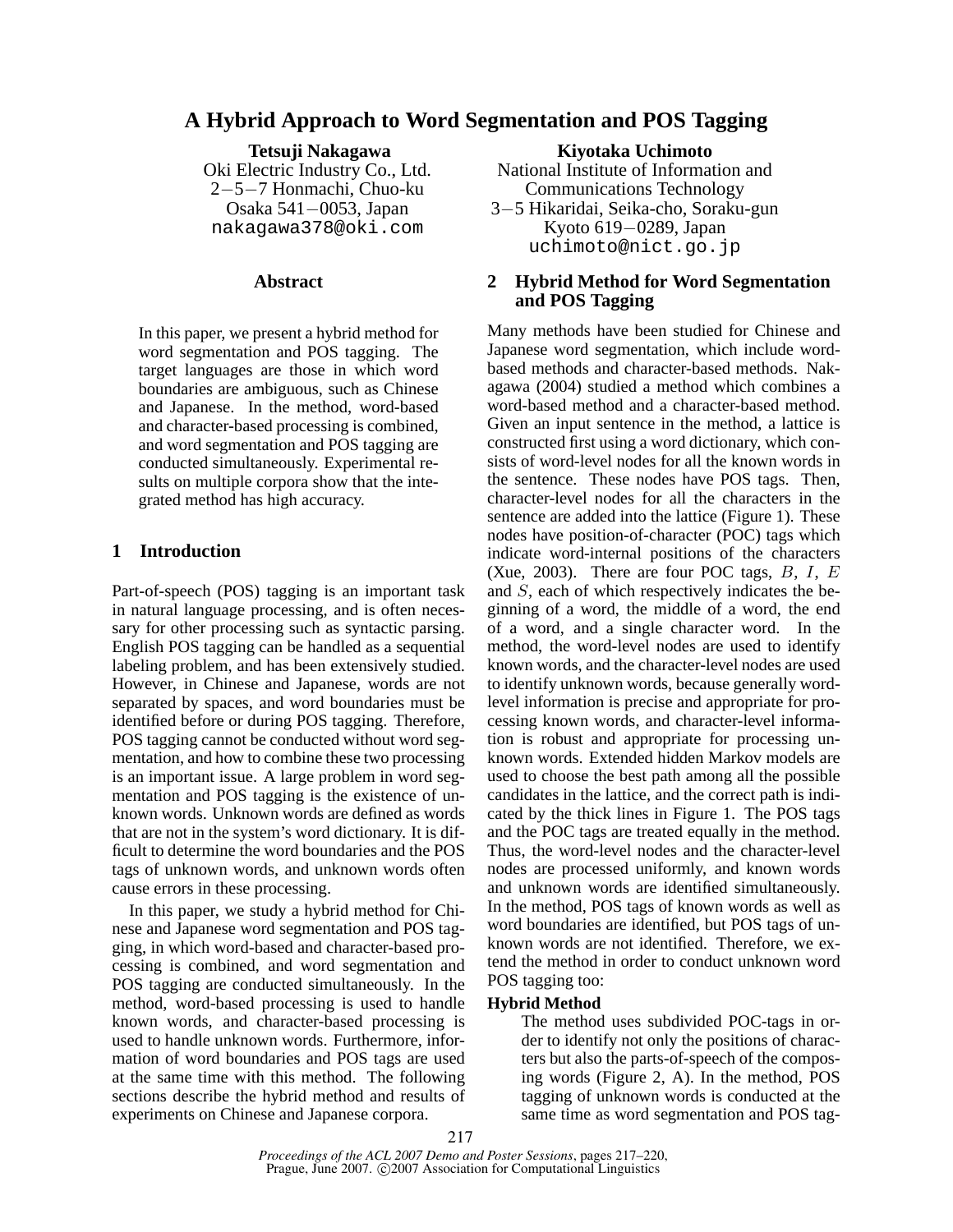

Figure 1: Word Segmentation and Known Word POS Tagging using Word and Character-based Processing

ging of known words, and information of partsof-speech of unknown words can be used for word segmentation.

There are also two other methods capable of conducting unknown word POS tagging (Ng and Low, 2004):

#### **Word-based Post-Processing Method**

This method receives results of word segmentation and known word POS tagging, and predicts POS tags of unknown words using words as units (Figure 2, B). This approach is the same as the approach widely used in English POS tagging. In the method, the process of unknown word POS tagging is separated from word segmentation and known word POS tagging, and information of parts-of-speech of unknown words cannot be used for word segmentation. In later experiments, maximum entropy models were used deterministically to predict POS tags of unknown words. As features for predicting the POS tag of an unknown word  $w$ , we used the preceding and the succeeding two words of  $w$  and their POS tags, the prefixes and the suffixes of up to two characters of  $w$ , the character types contained in  $w$ , and the length of w.

### **Character-based Post-Processing Method**

This method is similar to the word-based postprocessing method, but in this method, POS tags of unknown words are predicted using characters as units (Figure 2, C). In the method, POS tags of unknown words are predicted using exactly the same probabilistic models as the hybrid method, but word boundaries and POS tags of known words are fixed in the postprocessing step.

Ng and Low (2004) studied Chinese word segmentation and POS tagging. They compared several approaches, and showed that character-based approaches had higher accuracy than word-based approaches, and that conducting word segmentation and POS tagging all at once performed better than conducting these processing separately. Our hybrid method is similar to their character-based all-atonce approach. However, in their experiments, only word-based and character-based methods were examined. In our experiments, the combined method of word-based and character-based processing was examined. Furthermore, although their experiments were conducted with only Chinese data, we conducted experiments with Chinese and Japanese data, and confirmed that the hybrid method performed well on the Japanese data as well as the Chinese data.

### **3 Experiments**

We used five word-segmented and POS-tagged corpora; the Penn Chinese Treebank corpus 2.0 (CTB), a part of the PFR corpus (PFR), the EDR corpus (EDR), the Kyoto University corpus version 2 (KUC) and the RWCP corpus (RWC). The first two were Chinese (C) corpora, and the rest were Japanese (J) corpora, and they were split into training and test data. The dictionary distributed with JUMAN version 3.61 (Kurohashi and Nagao, 1998) was used as a word dictionary in the experiments with the KUC corpus, and word dictionaries were constructed from all the words in the training data in the experiments with other corpora. Table 1 summarizes statistical information of the corpora: the language, the number of POS tags, the sizes of training and test data, and the splitting methods of them $<sup>1</sup>$ . We</sup> used the following scoring measures to evaluate performance of word segmentation and POS tagging:

- $R$ : Recall (The ratio of the number of correctly segmented/POS-tagged words in system's output to the number of words in test data),
- $P$ : Precision (The ratio of the number of correctly segmented/POS-tagged words in system's output to the number of words in system's output),

<sup>&</sup>lt;sup>1</sup>The unknown word rate for word segmentation is not equal to the unknown word rate for POS tagging in general, since the word forms of some words in the test data may exist in the word dictionary but the POS tags of them may not exist. Such words are regarded as known words in word segmentation, but as unknown words in POS tagging.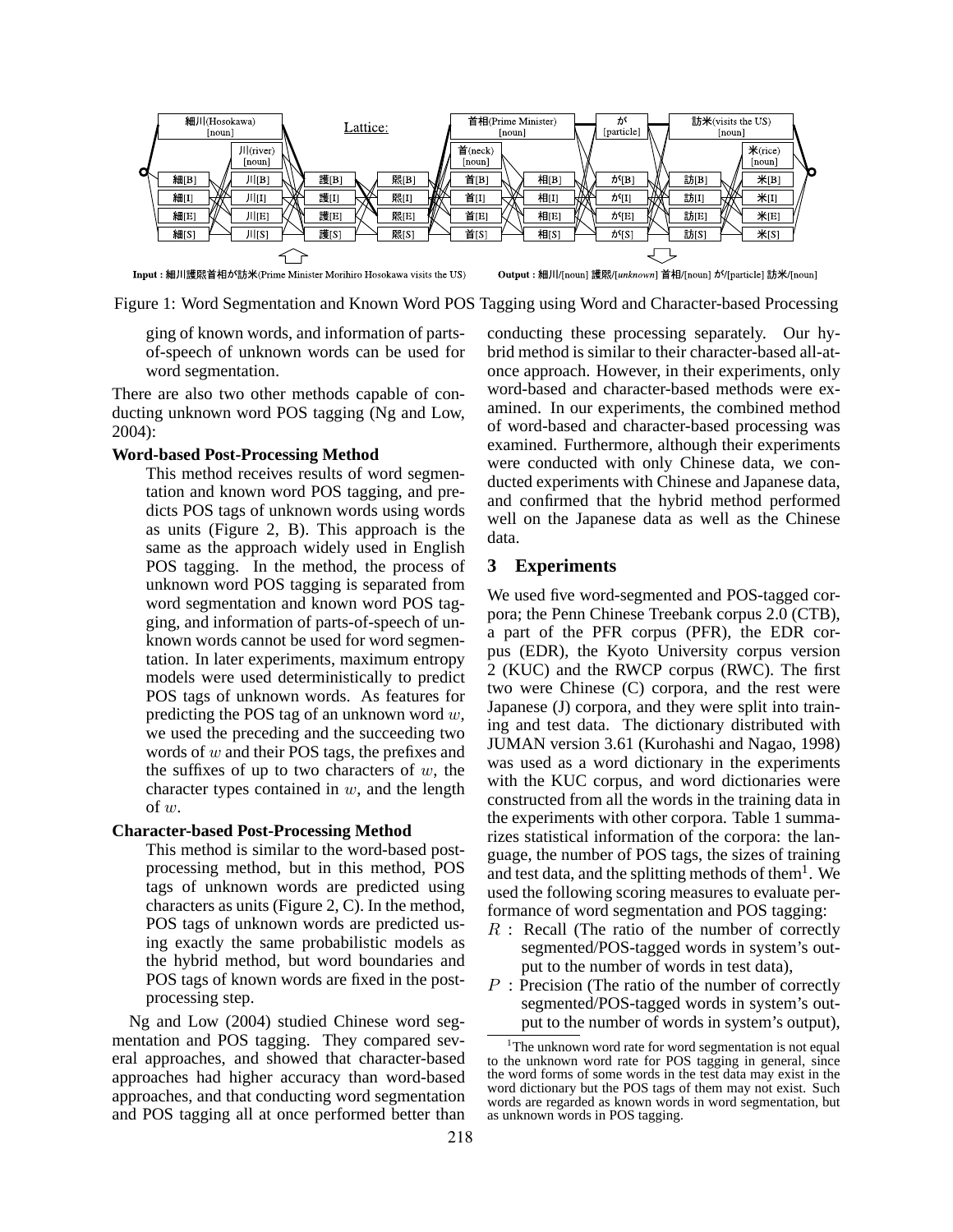

Figure 2: Three Methods for Word Segmentation and POS Tagging

F : F-measure  $(F = 2 \times R \times P/(R + P))$ ,  $R_{unknown}$ : Recall for unknown words,  $R_{known}$ : Recall for known words.

Table 2 shows the results<sup>2</sup>. In the table, **Wordbased Post-Proc.**, **Char.-based Post-Proc.** and **Hybrid Method** respectively indicate results obtained with the word-based post-processing method, the character-based post-processing method, and the hybrid method. Two types of performance were measured: performance of word segmentation alone, and performance of both word segmentation and POS tagging. We first compare performance of both word segmentation and POS tagging. The F-measures of the hybrid method were highest on all the corpora. This result agrees with the observation by Ng and Low (2004) that higher accuracy was obtained by conducting word segmentation and POS tagging at the same time than by conducting these processing separately. Comparing the word-based and the character-based post-processing methods, the F-measures of the latter were higher on the Chinese corpora as reported by Ng and Low (2004), but the F-measures of the former were slightly higher on the Japanese corpora. The same tendency existed in the recalls for known words; the recalls of the character-based post-processing method were highest on the Chinese corpora, but those of the word-based method were highest on the Japanese corpora, except on the EDR corpus. Thus, the character-based method was not always better than the word-based method as reported by Ng and Low (2004) when the methods were used with the word and character-based combined approach on Japanese corpora. We next compare performance of word segmentation alone. The F-measures of the hybrid method were again highest in all the corpora, and the performance of word segmentation was improved by the integrated processing of word segmentation and POS tagging. The precisions of the hybrid method were highest with statistical significance on four of the five corpora. In all the corpora, the recalls for unknown words of the hybrid method were highest, but the recalls for known words were lowest.

Comparing our results with previous work is not easy since experimental settings are not the same. It was reported that the original combined method of word-based and character-based processing had high overall accuracy (F-measures) in Chinese word segmentation, compared with the state-of-the-art methods (Nakagawa, 2004). Kudo et al. (2004) studied Japanese word segmentation and POS tagging using conditional random fields (CRFs) and rulebased unknown word processing. They conducted experiments with the KUC corpus, and achieved Fmeasure of 0.9896 in word segmentation, which is better than ours (0.9847). Some features we did not used, such as base forms and conjugated forms of words, and hierarchical POS tags, were used in

<sup>&</sup>lt;sup>2</sup>The recalls for known words of the word-based and the character-based post-processing methods differ, though the POS tags of known words are identified in the first common step. This is because known words are sometimes identified as unknown words in the first step and their POS tags are predicted in the post-processing step.